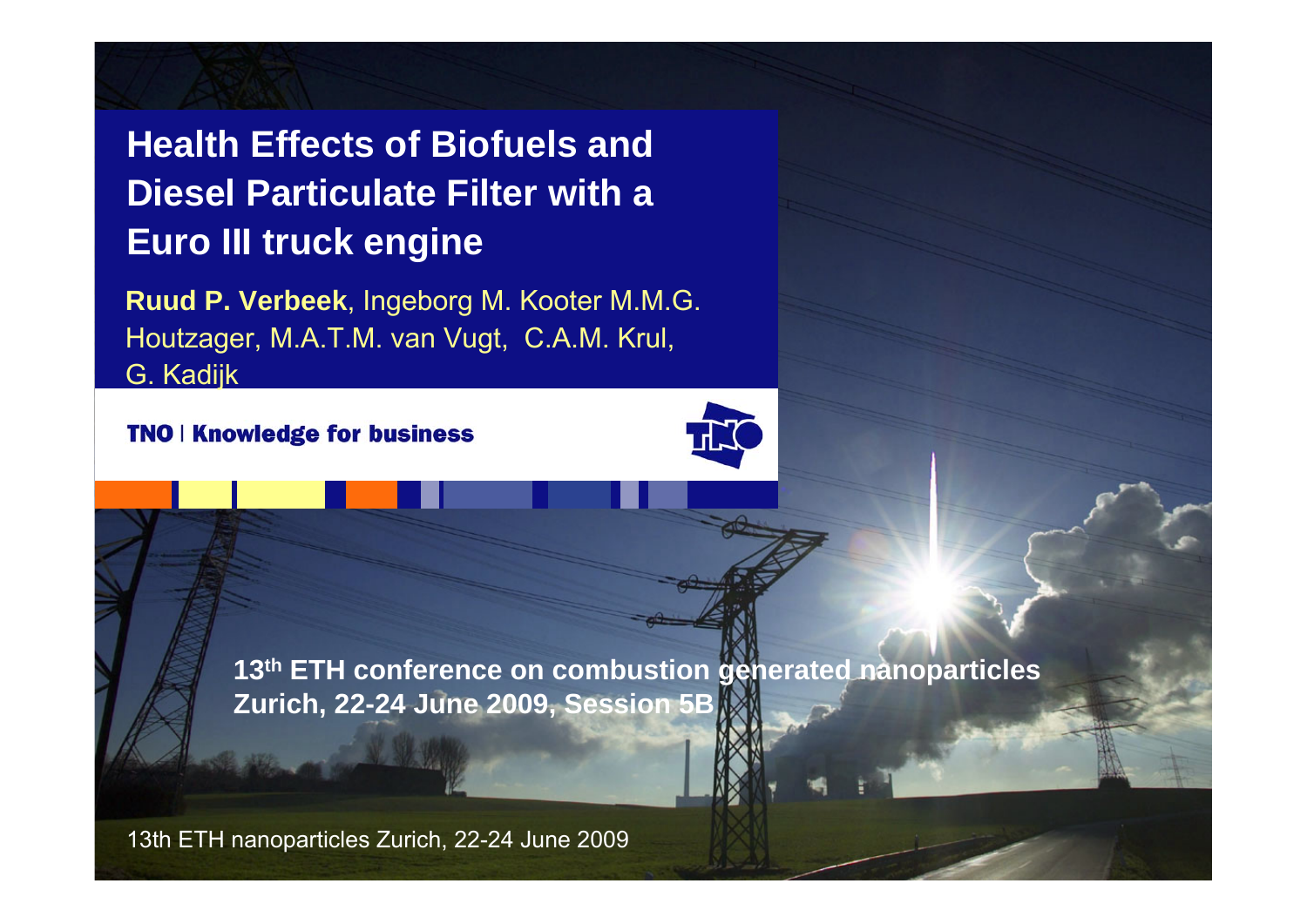$\sqrt{\frac{1}{2}}$ 

- $\bullet$ **Objective**
- Test program
- Results
	- Regulated and non-regulated emissions
	- Particulate mass and numbers
	- Toxicology
- $\bullet$ **Conclusions**



П

. .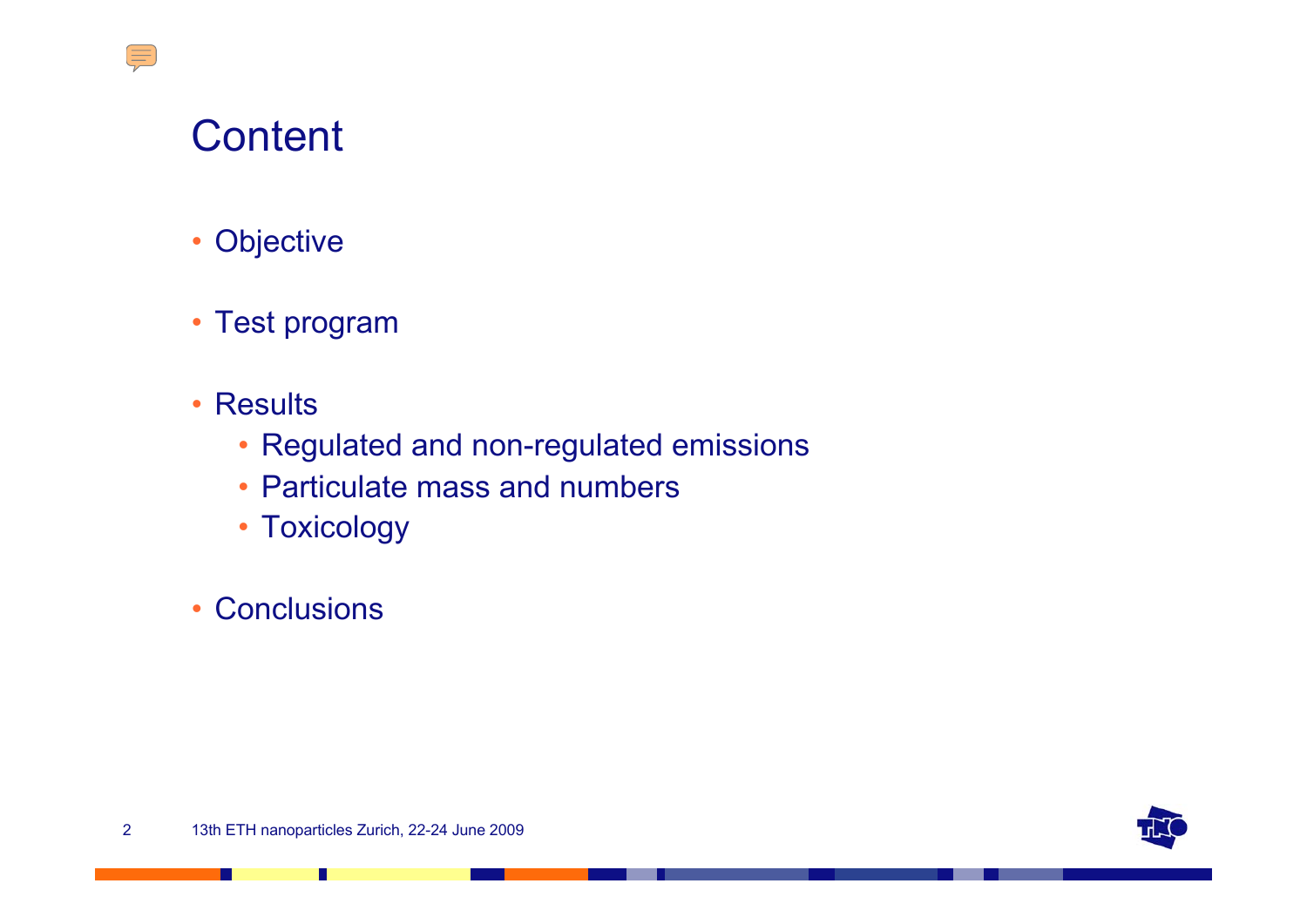

Characterisation of exhaust emissions with biodiesel and Diesel Particulate Filter on a HD Euro III engine:

- Transient tests
- Regulated and non-regulated emissions
- Particulate mass and numbers
- Toxicology



Ш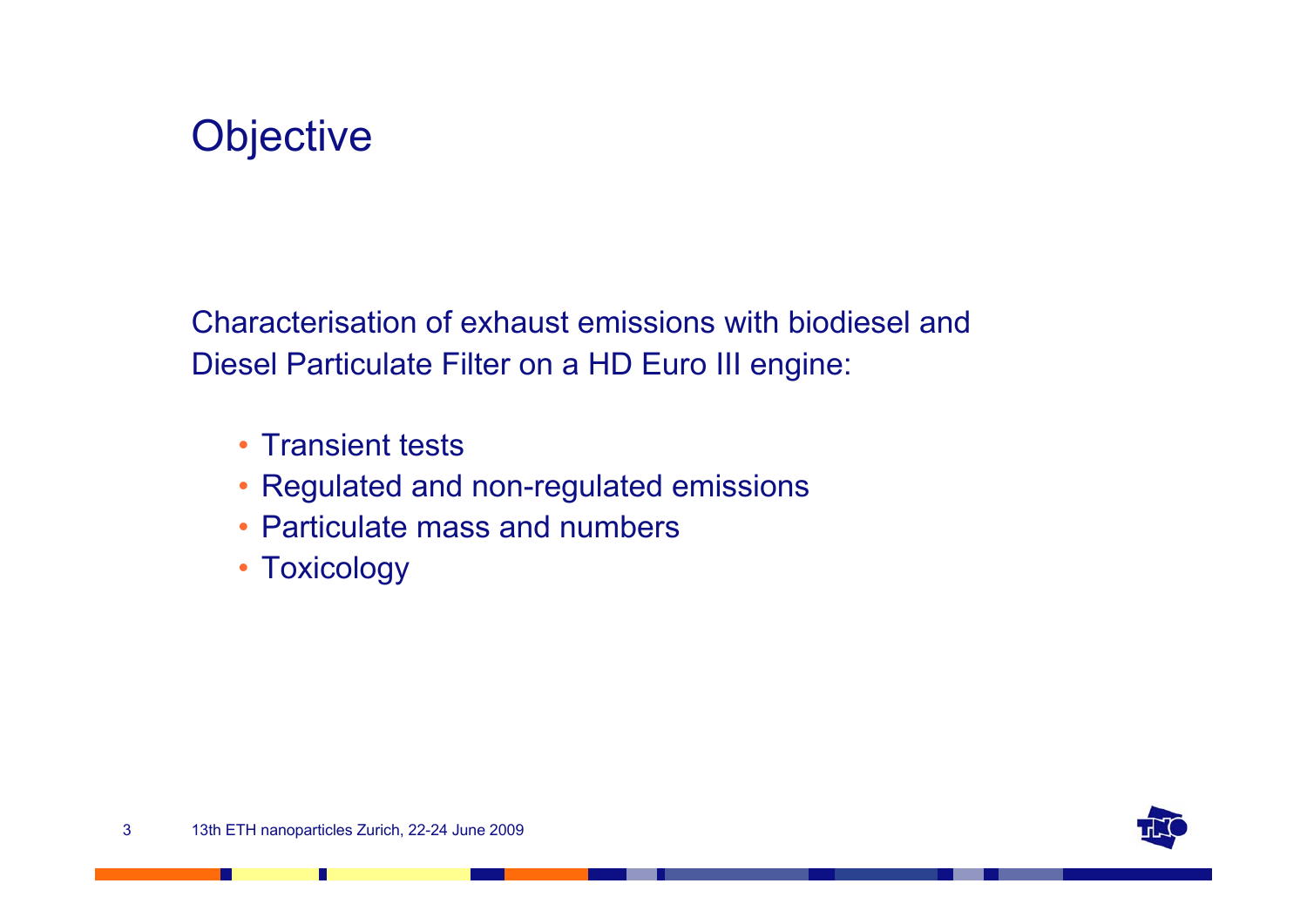- $\bullet$ **Objective**
- Test program
- Results
	- Regulated and non-regulated emissions
	- Particulate mass and numbers
	- Toxicology
- $\bullet$ **Conclusions**



П

ш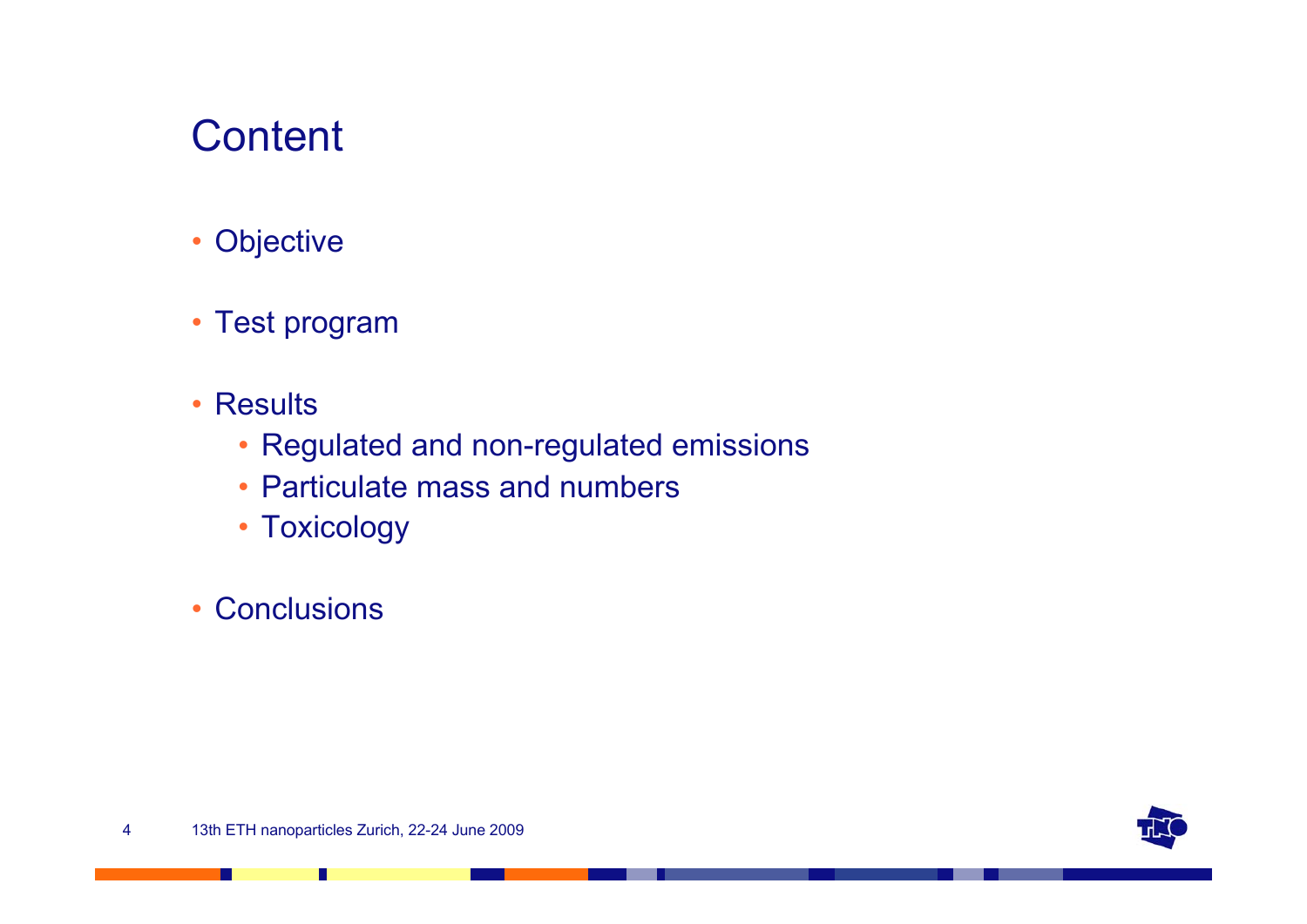## Test set-up

#### Engine:

- DAF XE355 HD diesel engine
- 355 kW
- Euro III emissions level NOx < 5, PM < 0.10 g/kWh

#### Test cell:

- Transient engine dyno
- CVS with full flow dilution tunnel



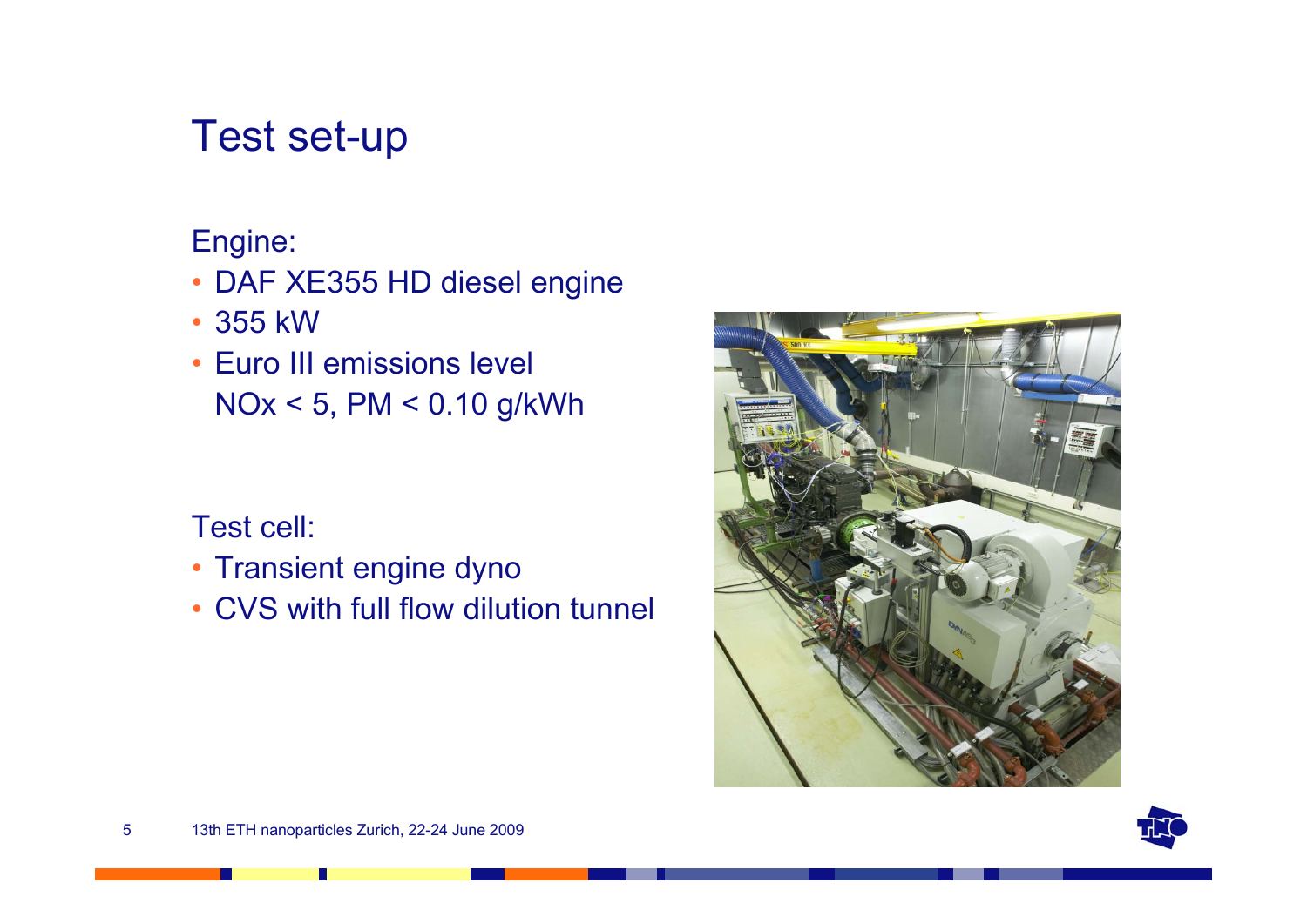## Test set-up

 $\sqrt{\frac{1}{2}}$ 

Fuels: B0 (EN590) B0 + c-DPF B5 B10 B20 B100 PPO



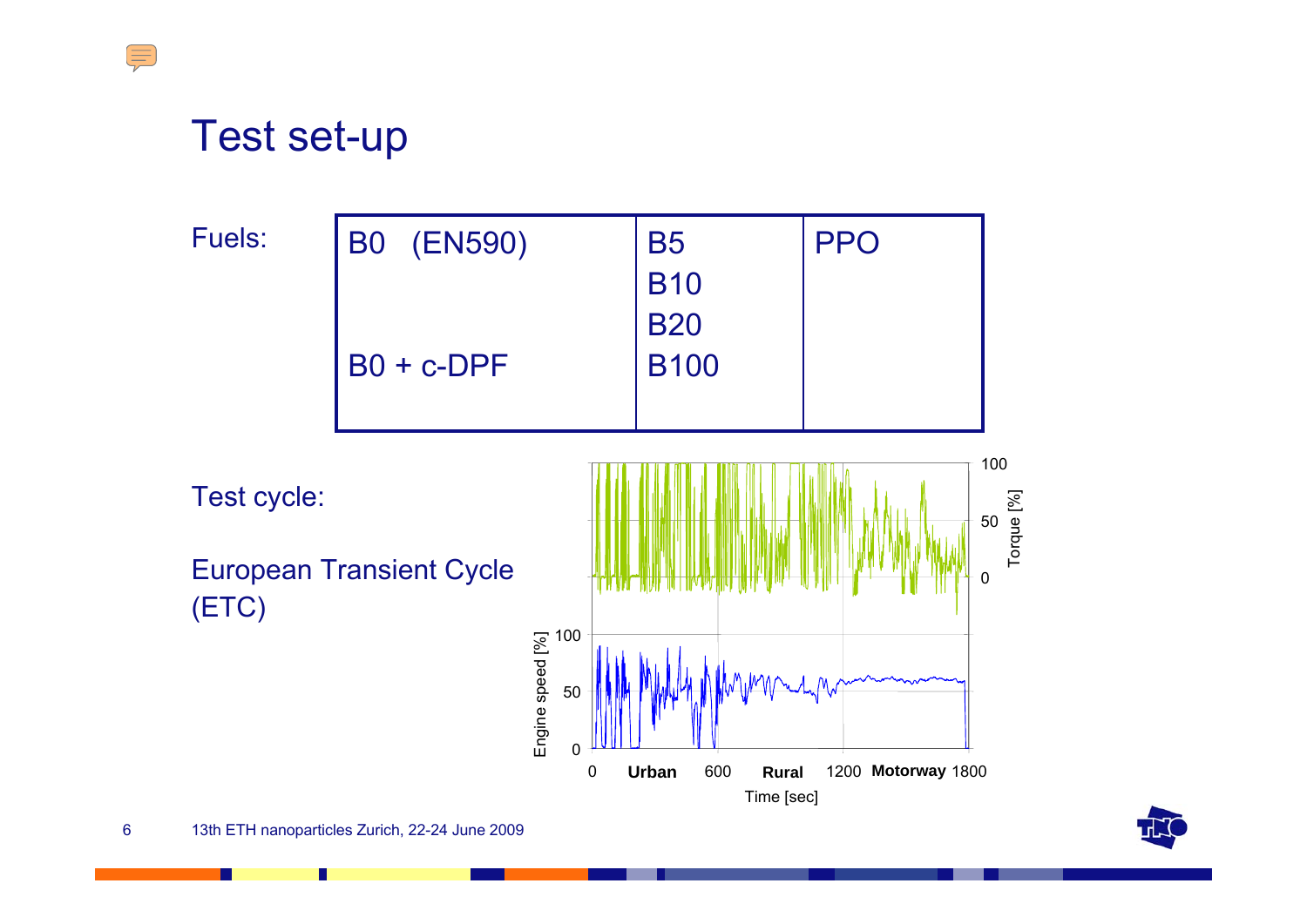## Test set up - sample collection



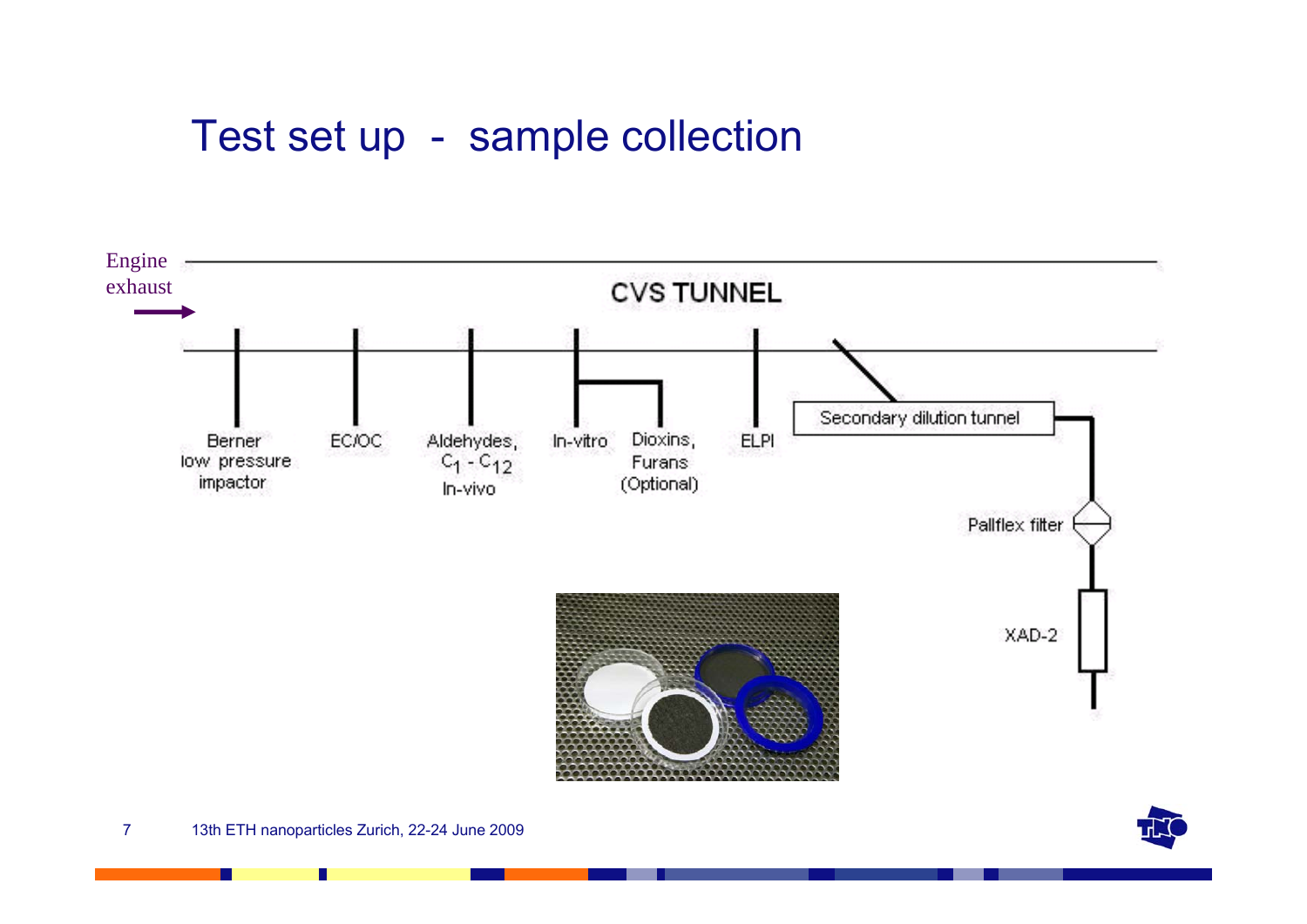- $\bullet$ **Objective**
- Test program
- Results
	- Regulated and non-regulated emissions
	- Particulate mass and numbers
	- Toxicology
- $\bullet$ **Conclusions**



П

ш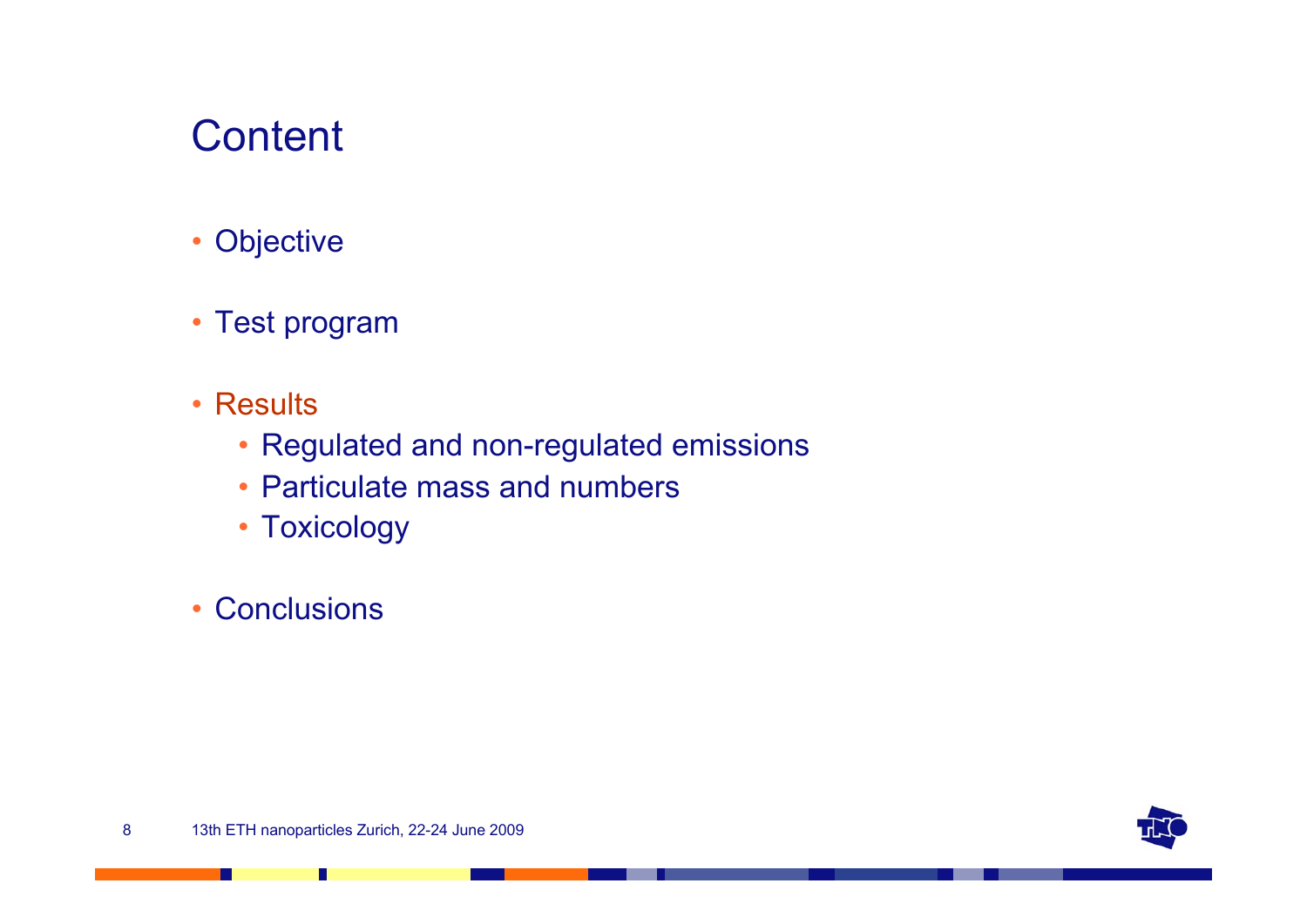## Results - NOx



#### • B100 and PPO: 30% increase

П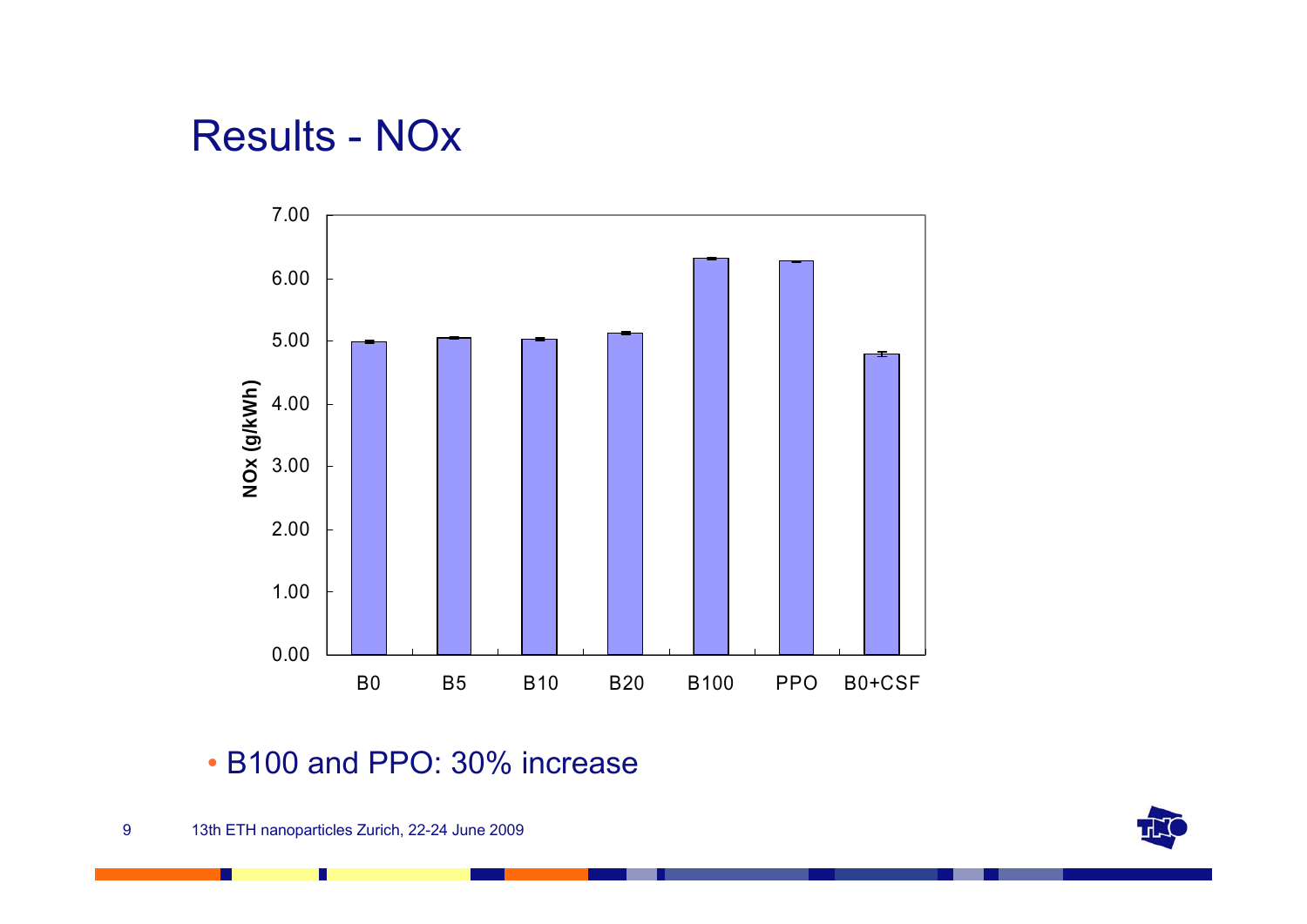## Results - Particles



• Particulate mass reduction due to reduction Elementary Carbon

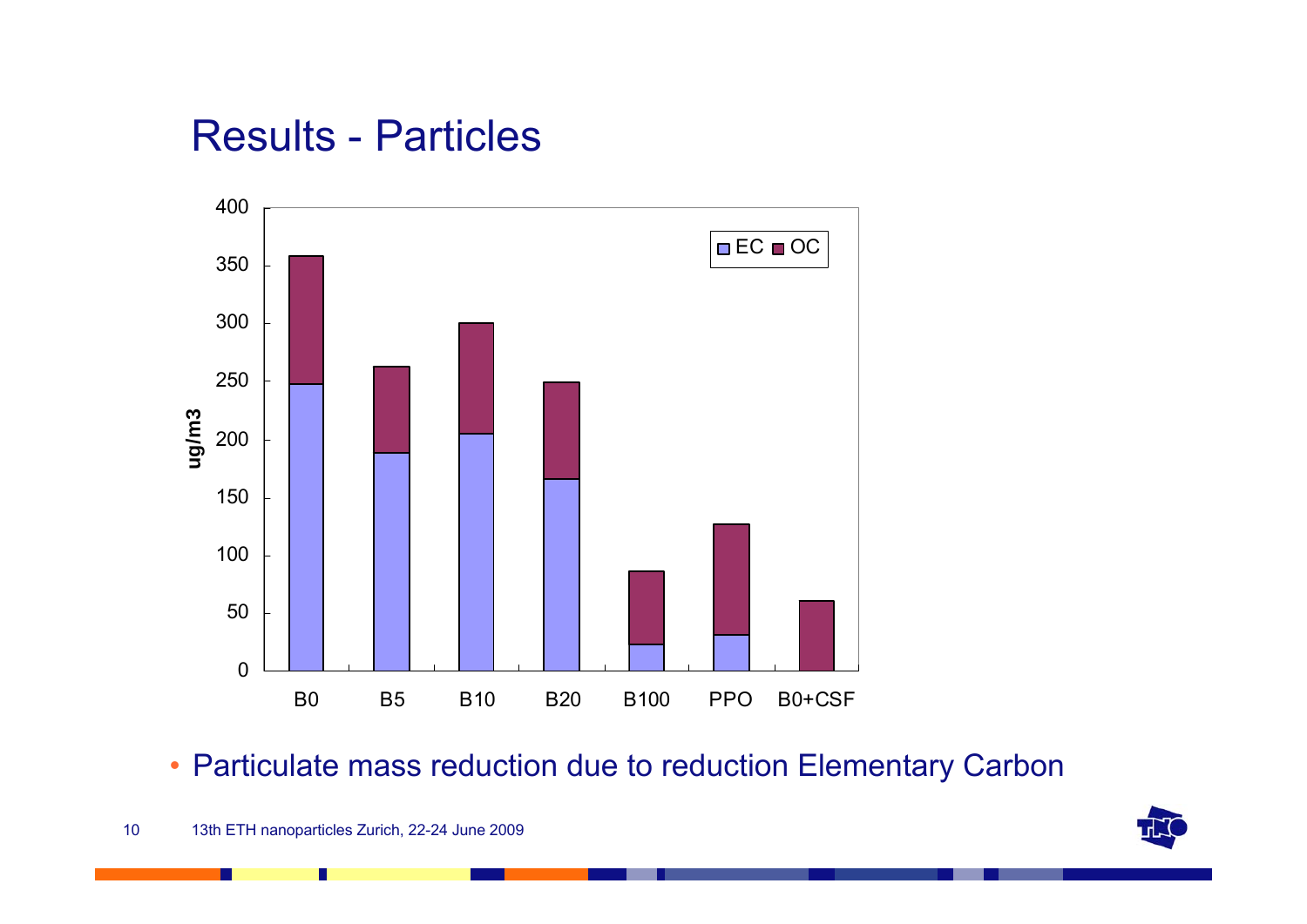## Results - Particle numbers



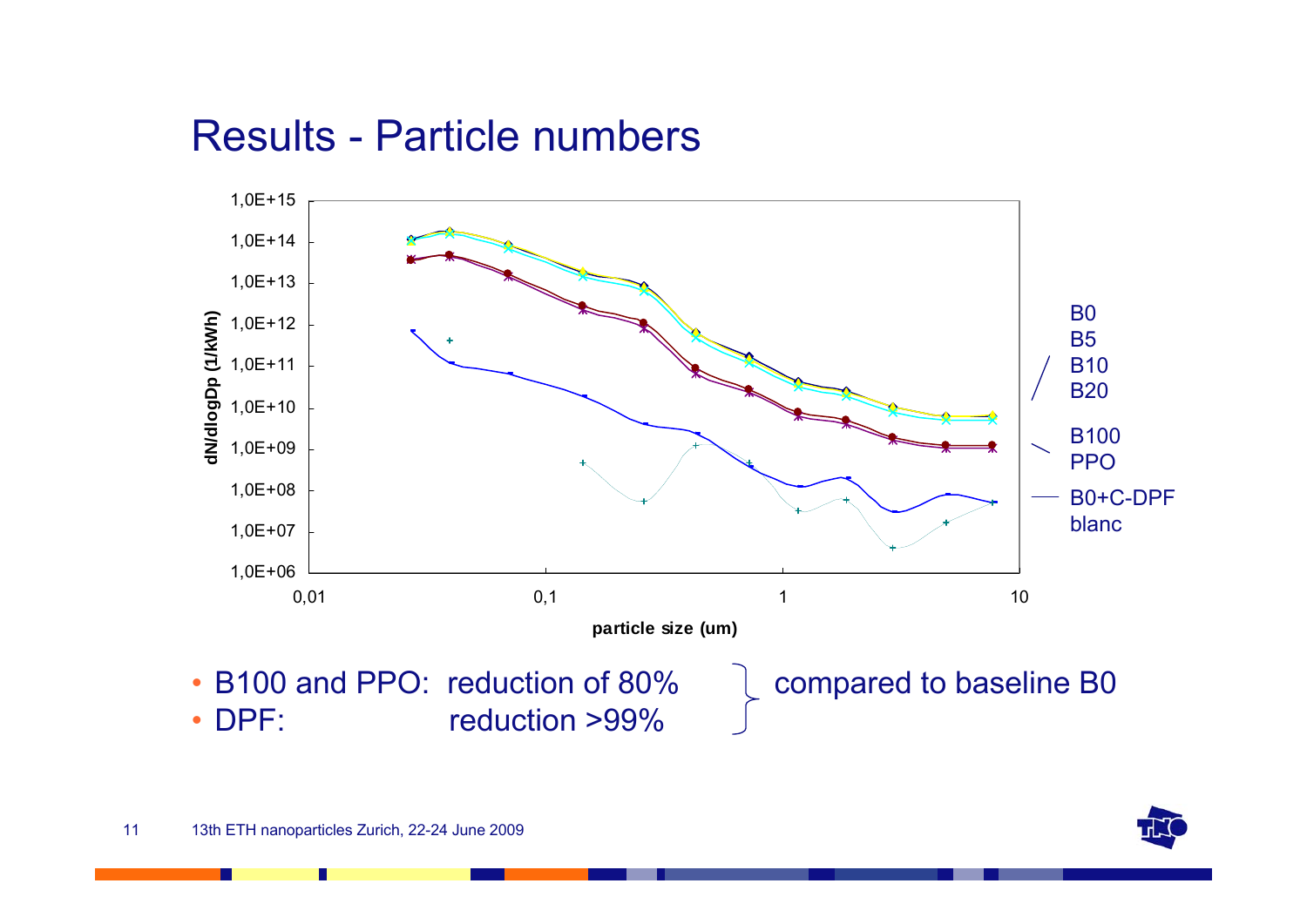## Results – aldehydes



• Up to about 25% reduction with B100



Г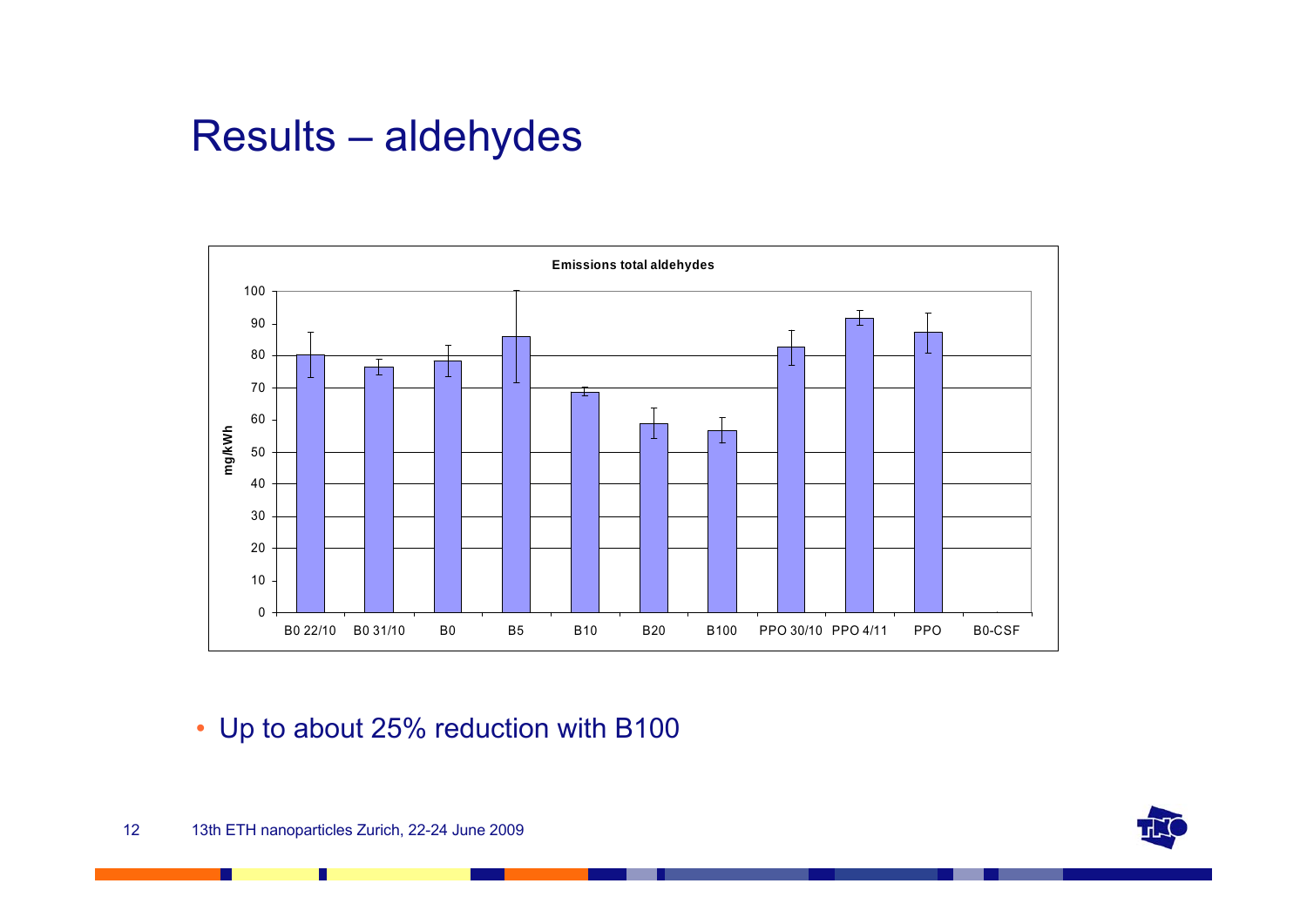## Results - PAH, oxy-PAH, nitro-PAH



DPF or B100, PPO compared to B0 (no DPF):

- PAH, oxy-PAH decrease proportional with PM mass
- nitro-PAH: smaller reduction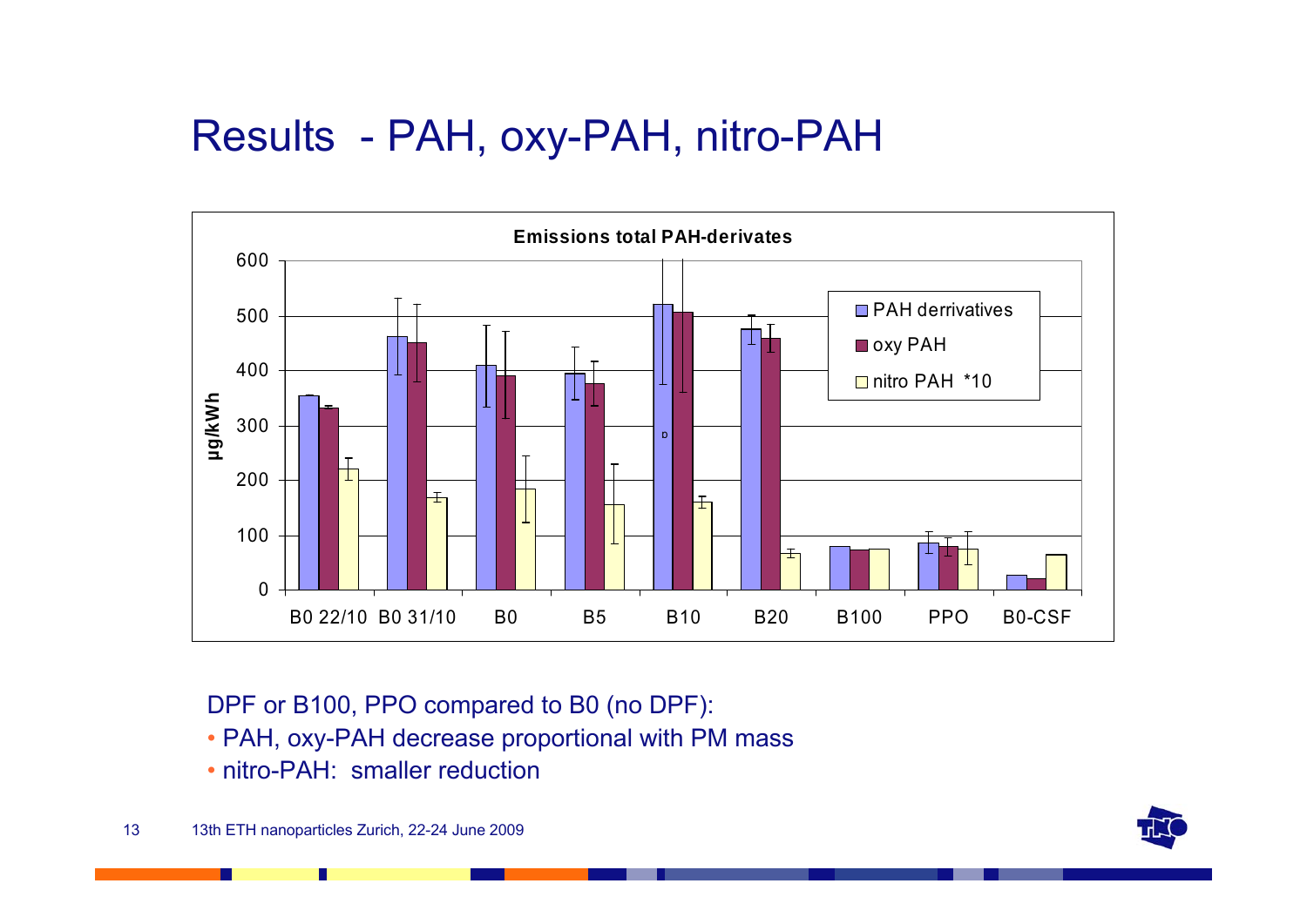- $\bullet$ **Objective**
- Test program
- Results
	- Regulated and non-regulated emissions
	- Particulate mass and numbers
	- Toxicology
- $\bullet$ **Conclusions**



П

ш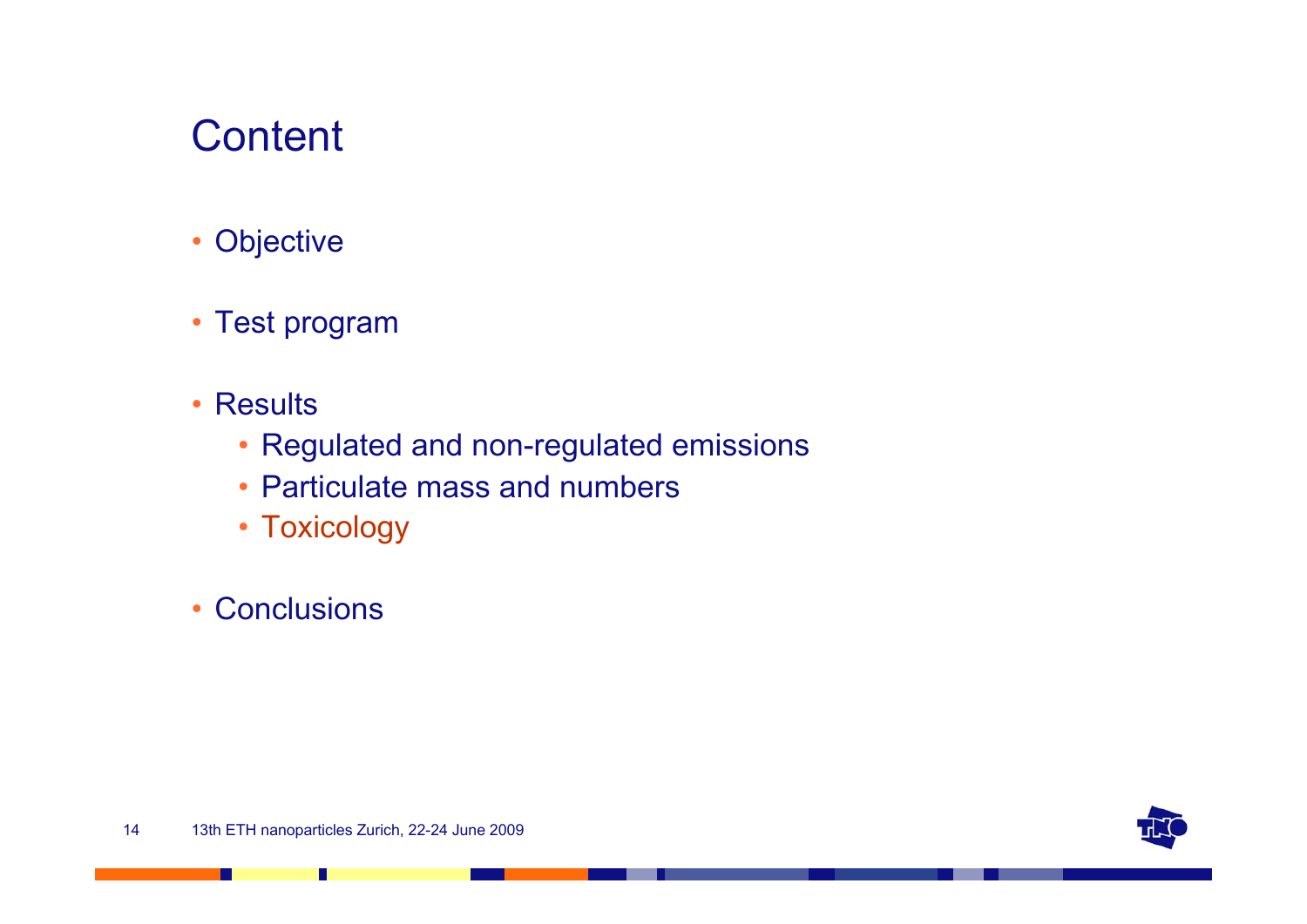## Results - Toxicology

#### **From PM filter extract:**

- Cytotoxicity
	- LDH
- • Oxidative stress
	- Oxidative potential
	- HO-1 expression
- • Mutagenicity/genotoxicity
	- Ames; TA98, YG1024
	- Comet
	- Micronucleus

Preliminary results with exposure chamber (not included)



Ш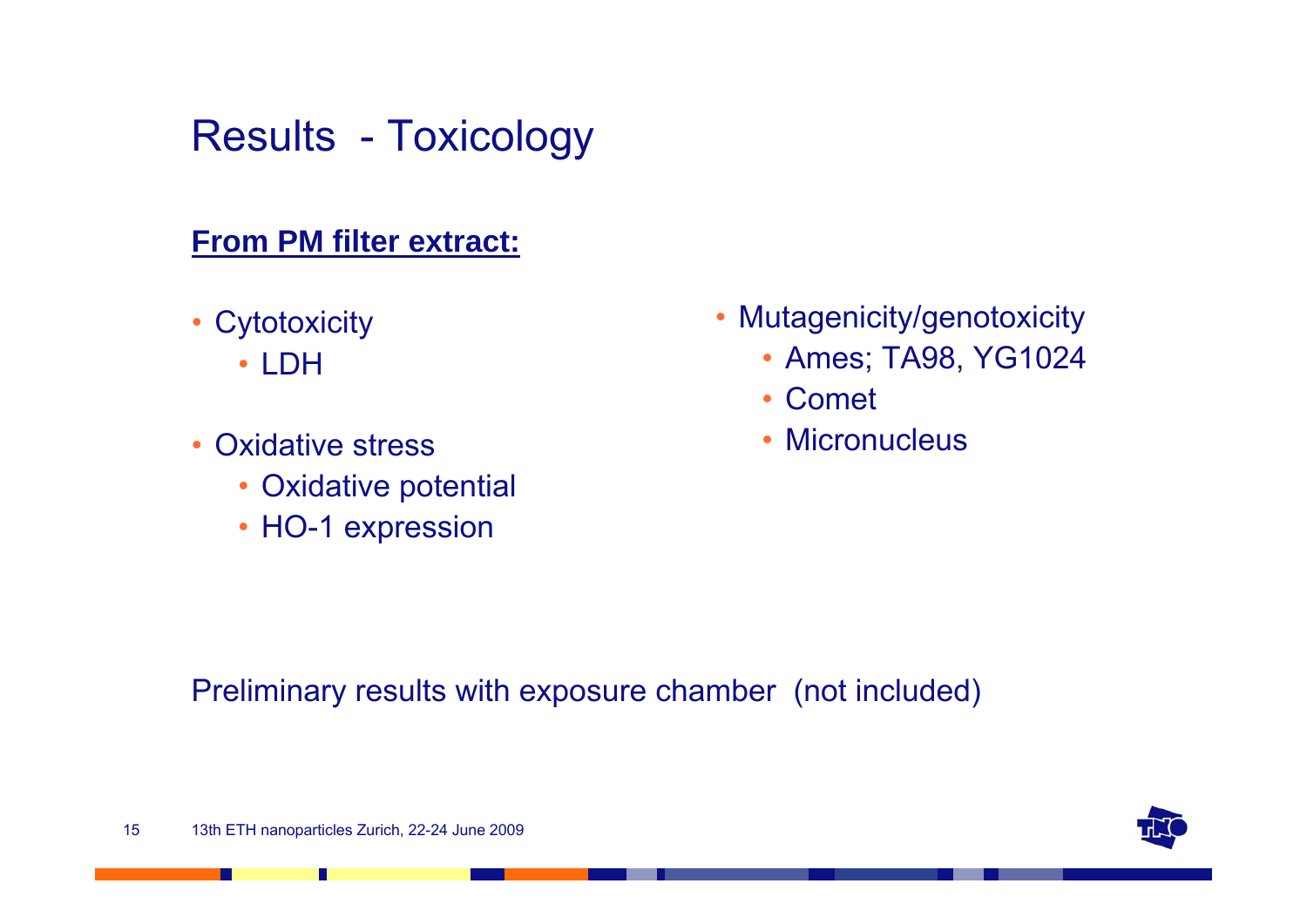## Cytotoxicity - LDH



- Raw 264.7 mice macrophage cells
- Max conc.: 1%
- 24 hours exposure

• Only B100 gives a significance increase

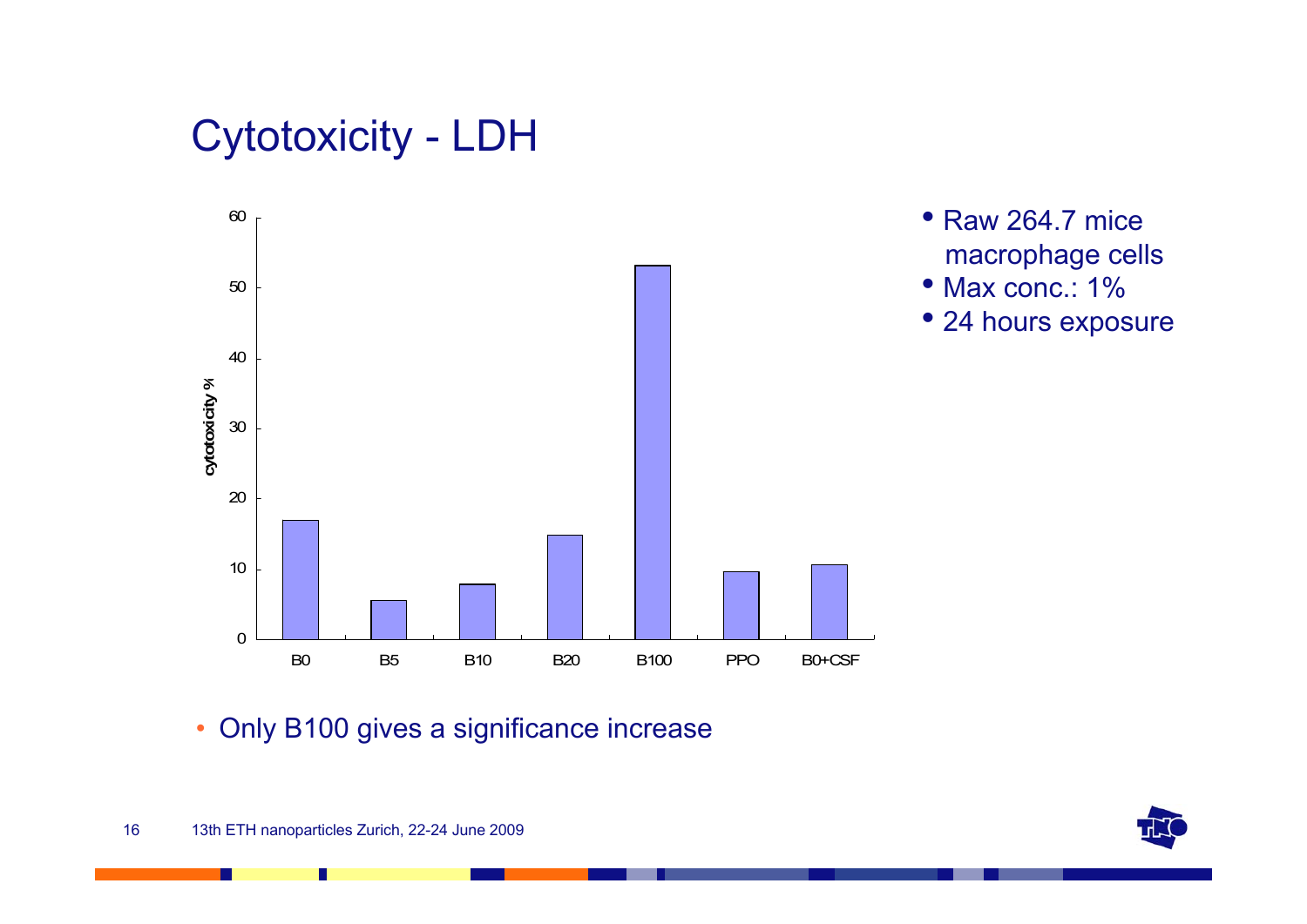## Micronucleus test

 $\frac{1}{2}$ 



- Raw 264.7 mice macrophage cells
- •4 hours exposure

- Proliferation as a measure for cytotoxicity
- B100: increase in cytotoxicity, only -S9

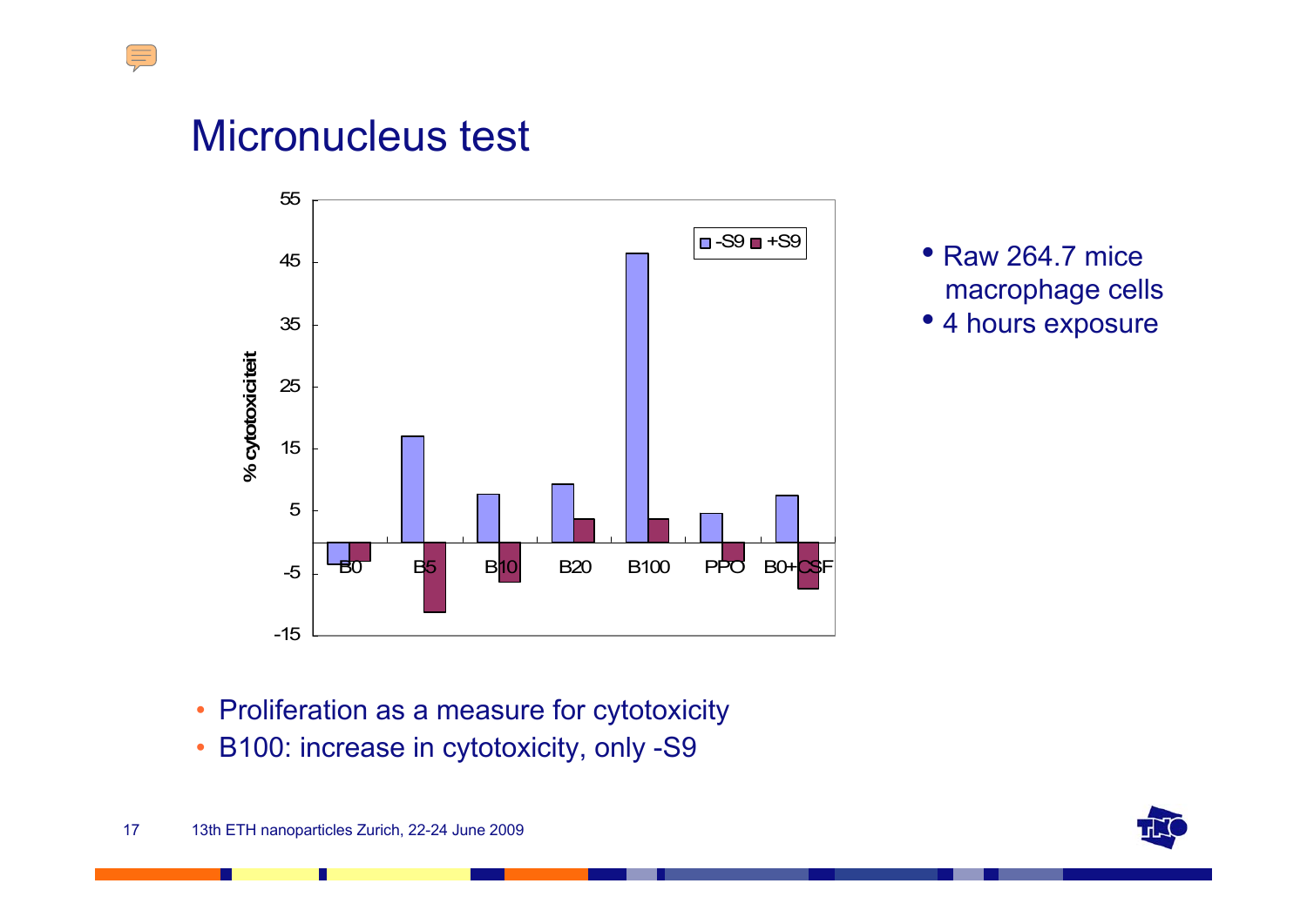## Oxidative stress

### **Oxidative potential** DTT assay expression



B100, PPO, DPF compared to B0: • > 95% decrease with DTT assay

# Hemeoxygenase (HO-1)



- •Dose response for HO-1
- • No difference in response for different fuels and DPF

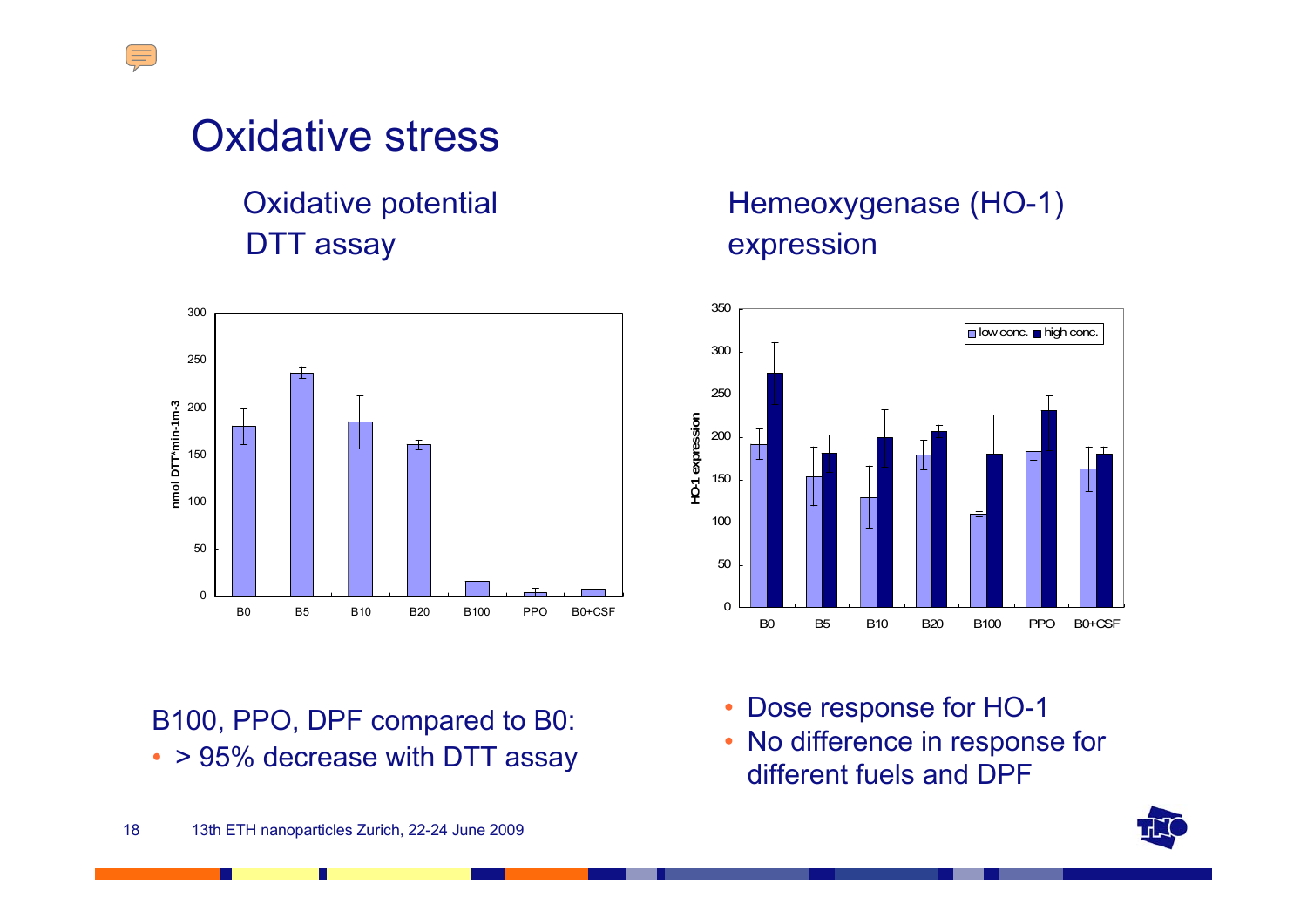## Mutagenicity/genotoxicity Ames – TA98, YG1024

 $\mathbb{H}$ 





#### TA98, -S9

YG1024, -S9

• Significant effect for YG1024 with B100 and PPO

• Micronucleus test and Comet assay are negative

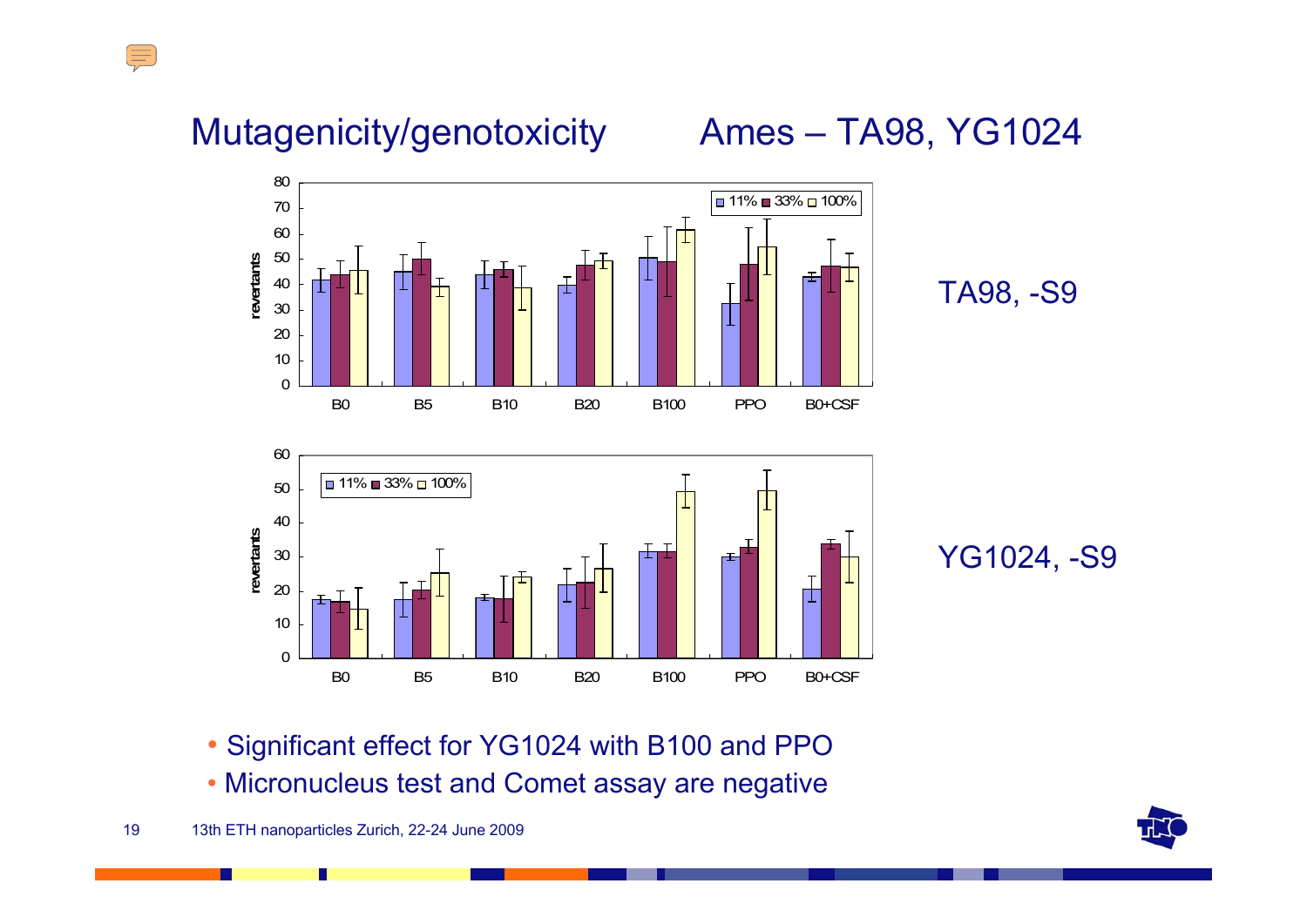

#### Effects per m3 exhaust or kWh compared to B0

|                                              | <b>B100</b>       | <b>PPO</b>        | B0+C-DPF              |
|----------------------------------------------|-------------------|-------------------|-----------------------|
| <b>PM</b> number                             | $\downarrow 80\%$ | $\downarrow 80\%$ | $\downarrow$ >99%     |
| <b>PM mass</b>                               | $\downarrow 80\%$ | $\downarrow 60\%$ | $\downarrow$ >99%     |
| <b>NOx</b>                                   | 130%              | 130%              | ∼                     |
| <b>PAH, oxy-PAH</b>                          | $\downarrow$ 70%  | $\perp 70\%$      | $\downarrow$ 90%      |
| nitro-PAH                                    | $\downarrow 50\%$ | $\downarrow 50\%$ | $\downarrow 50\%$     |
| <b>Cytotoxicity (LDH, prolif.)</b>           | ↑ 200%            | $\tilde{}$        | $\tilde{\phantom{a}}$ |
| <b>Oxidative potential (DTT)</b>             | $\downarrow$ 95%  | $\downarrow$ 95%  | $\downarrow$ 95%      |
| <b>HO-1 Hemeoxygenase</b>                    |                   |                   | ∼                     |
| <b>Mutagenicity: Ames -</b><br><b>YG1024</b> | 160%              | 160%              | ∼                     |



П

. .

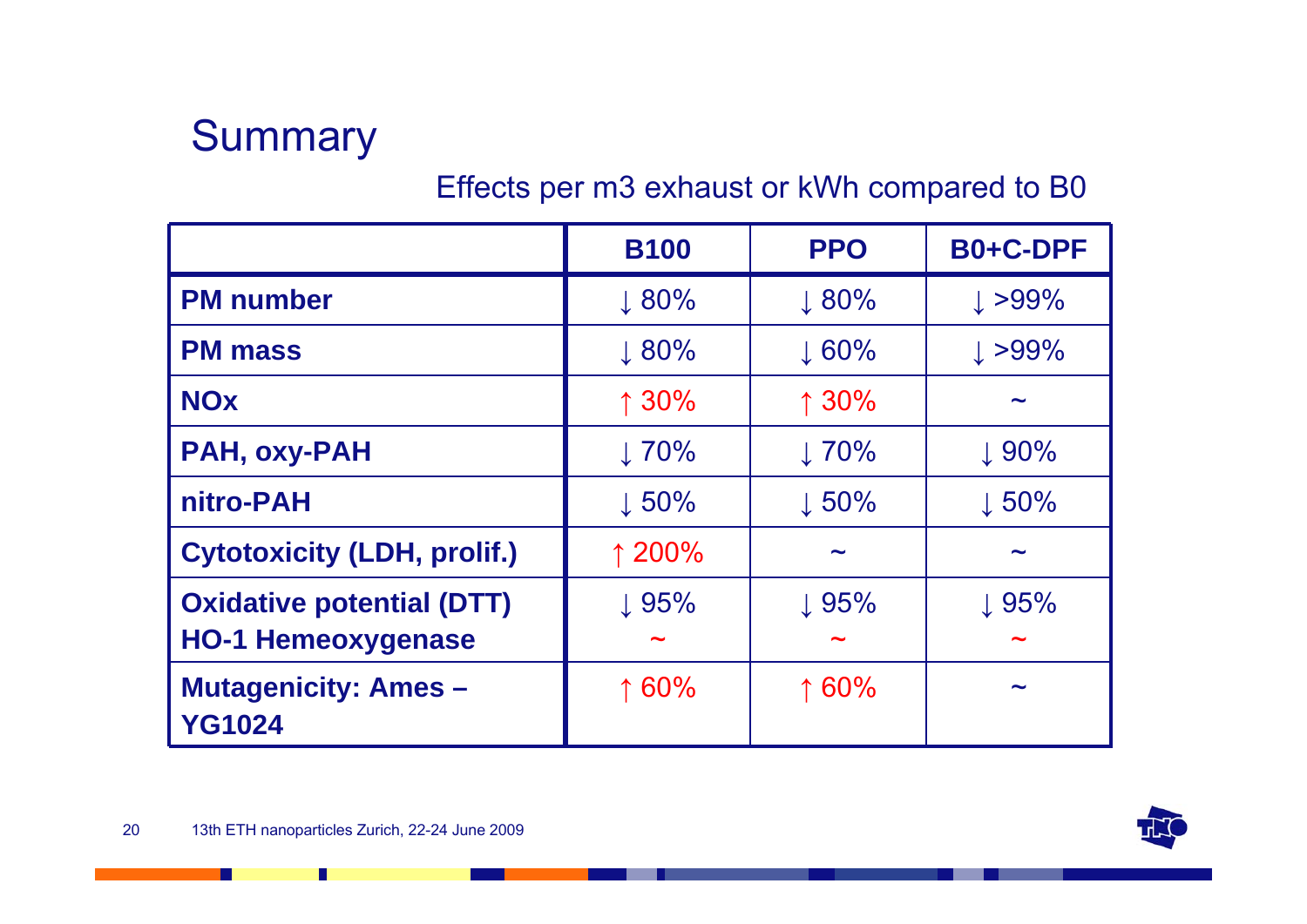$\sqrt{\frac{1}{2}}$ 

- $\bullet$ **Objective**
- Test program
- Results
	- Regulated and non-regulated emissions
	- Particulate mass and numbers
	- Toxicology
- Conclusions



П

ш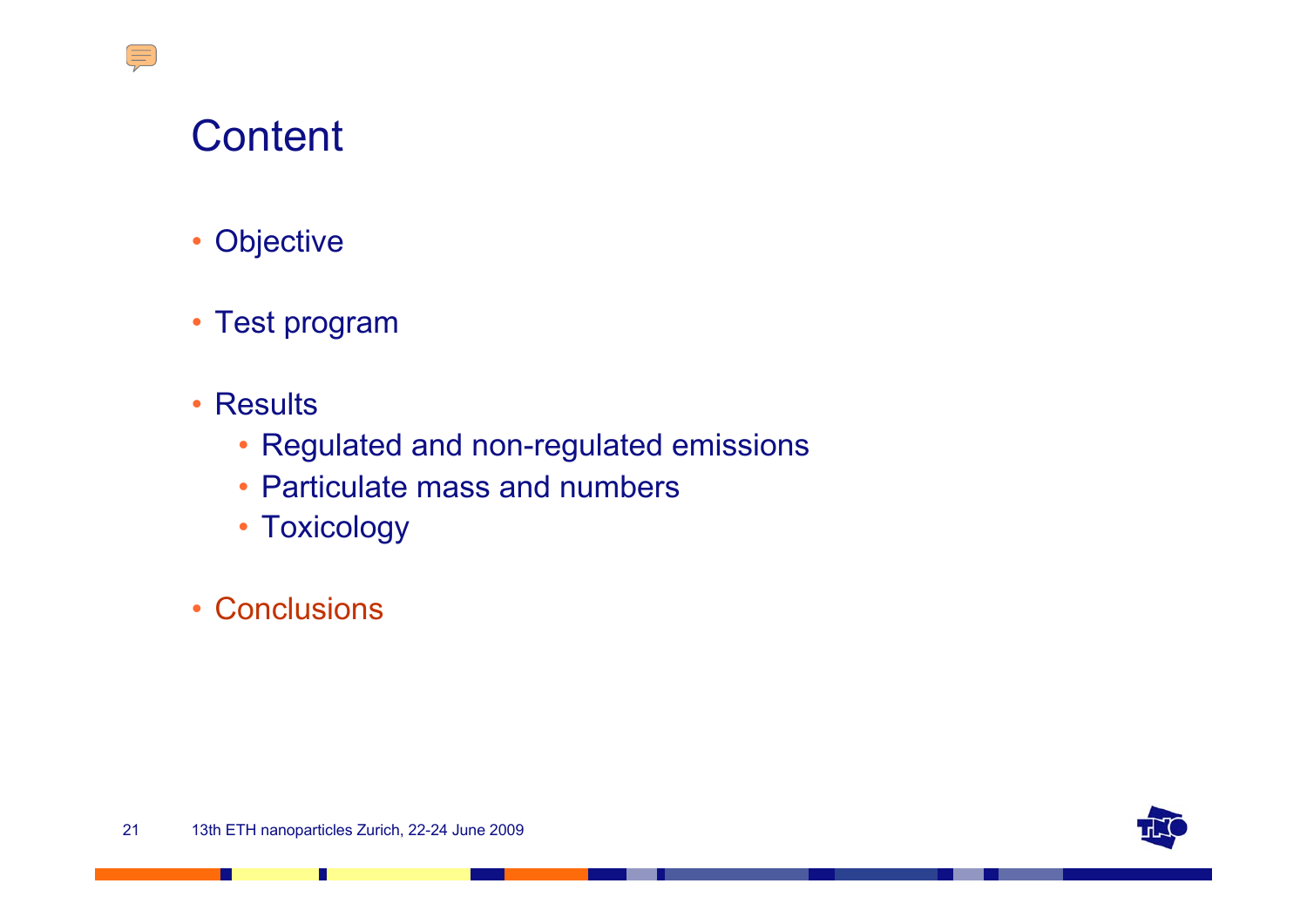## **Conclusions**

#### With Euro III heavy-duty engine:

|                                                                                                    | B <sub>100</sub> and PPO                                                 | <b>Wall-flow DPF</b>             |
|----------------------------------------------------------------------------------------------------|--------------------------------------------------------------------------|----------------------------------|
| . PM mass and number,<br>PAH and oxy-PAH                                                           | $\cdot 60\%$ - 80% lower                                                 | $\cdot$ >90% lower               |
| •nitro-PAH                                                                                         | $\sim$ 50% lower                                                         | $\sim$ 50% lower                 |
| $\cdot$ NOx                                                                                        | • 30% higher                                                             | •equal (higher NO <sub>2</sub> ) |
| <b>PM</b> fraction<br>•Ames toxicity (mutagenicity)<br><b>• oxidative stress</b><br>• cytotoxicity | <i>•increased or equal</i><br><b>equal or lower</b><br>•increased (B100) | •equal<br><b>.equal or lower</b> |



П

H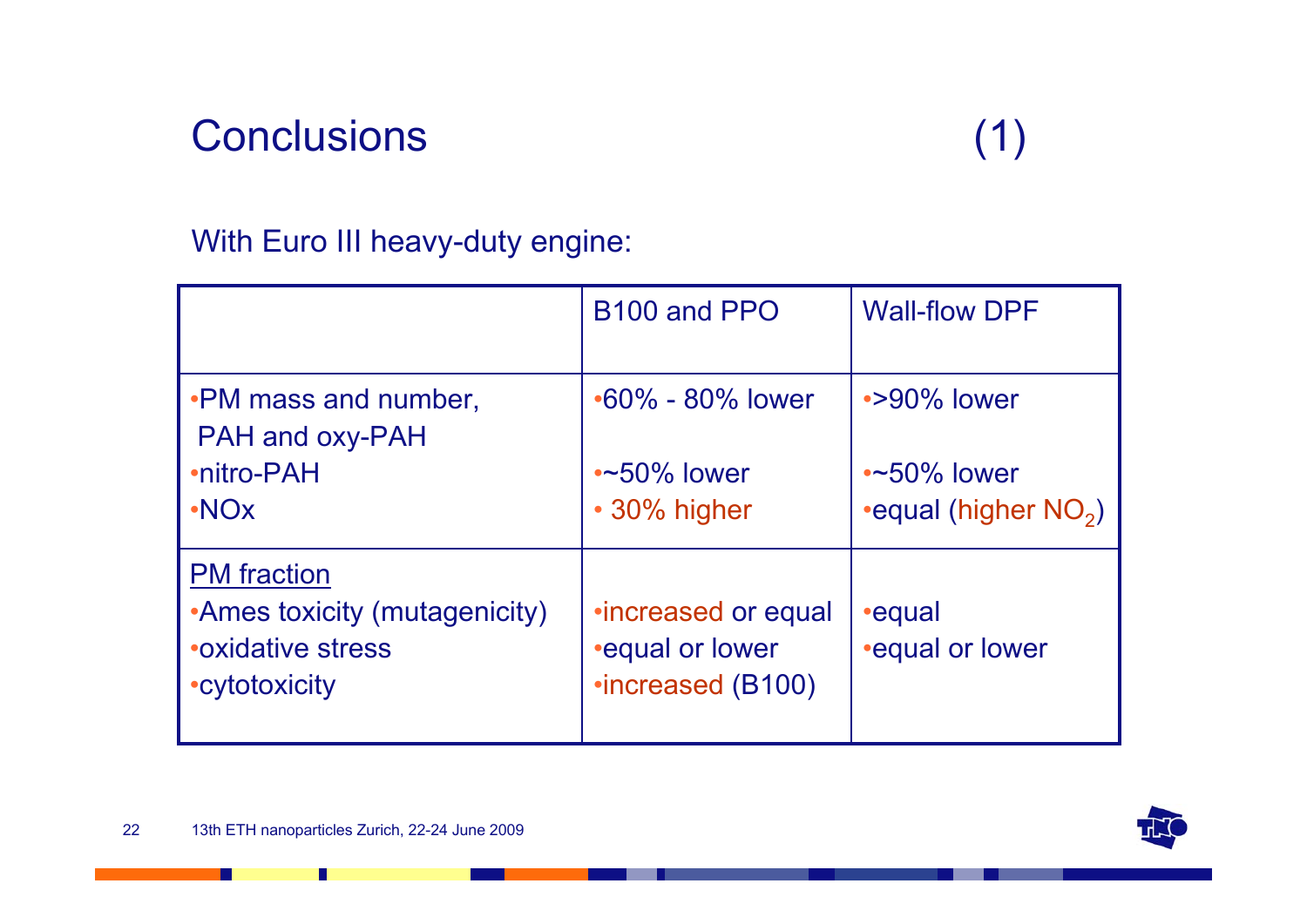#### **Conclusions**

⇒Evaluated biofuels show toxic effects in vitroFurther investigation recommended on chemical compounds that cause toxic effects

<sup>⇒</sup>PM mass might not adequately reflect health effects of engine particulates

<sup>⇒</sup>Recommendation to carry out more biological tests on engine exhaust (both gas and particulate phase)